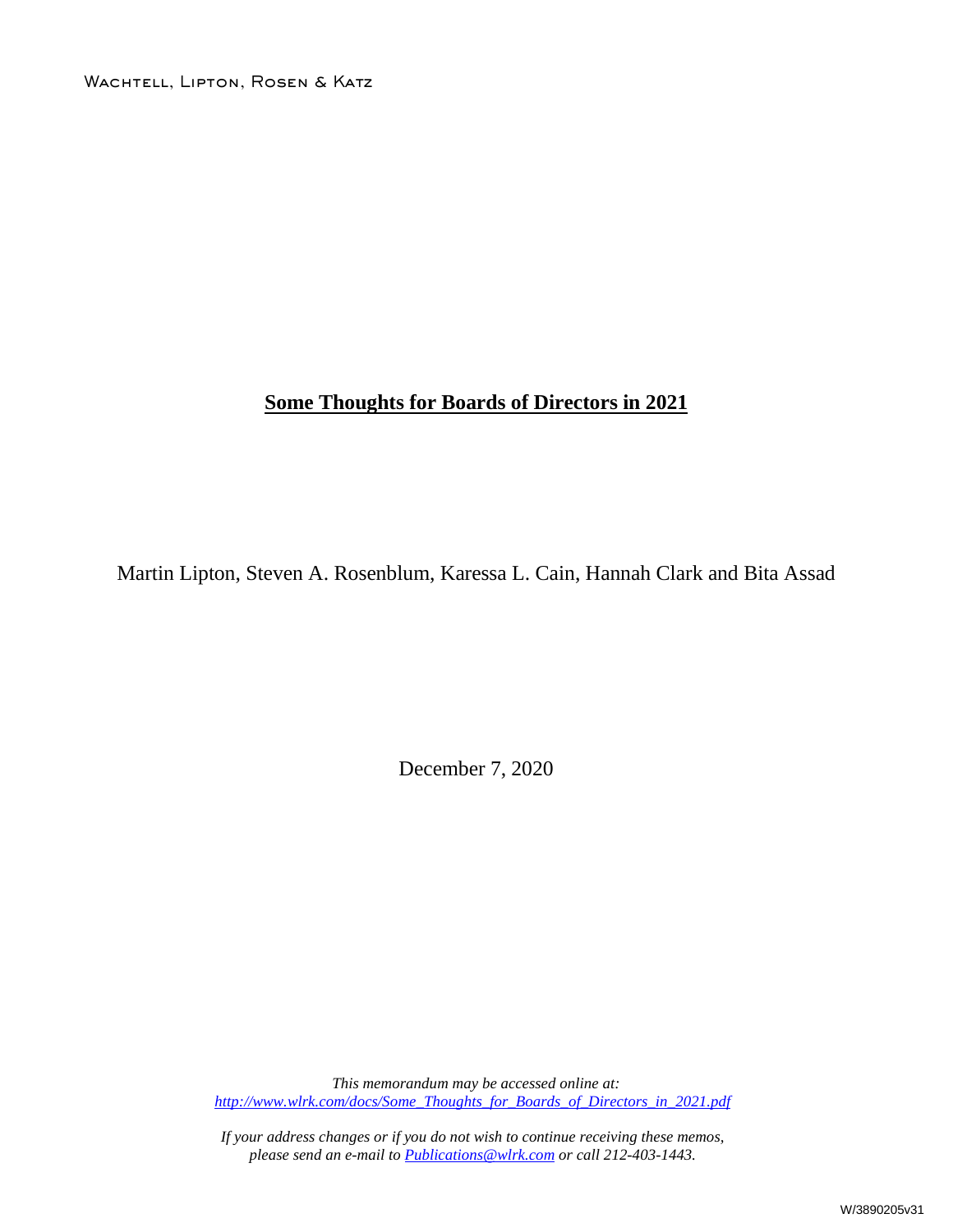## **Some Thoughts for Boards of Directors in 2021**

Many of the challenges that corporations and their boards have encountered in 2020 will continue to be front and center in 2021, including the COVID-19 pandemic, the movement to address racial injustice and broad-based socioeconomic inequality, an accelerating sense of urgency around climate change, technological innovation and an evolving political and regulatory climate. These trends have underscored the key themes of sustainability, resilience and corporate purpose, and are prompting new perspectives on the ways that corporations must operate to manage the multiple stakeholder interests that are critical to the health and long-term success of their businesses. And, in this environment, boards are seeking to optimize their functioning and leadership role to navigate these challenges as well as the evolving expectations of stakeholders.

Summarized below are highlights and practical suggestions for corporations and boards to consider in the new year.

### **Corporate Purpose and Strategy**

- It is more important than ever to have a clear understanding of, and conviction about, the corporation's purpose. As BlackRock CEO Larry Fink has observed, "Companies and investors with a strong sense of purpose and a long-term approach will be better able to navigate this crisis and its aftermath." This view has been expressed by many major investors who, in the aggregate, manage shares representing voting control of almost all major public companies.
- Our broad formulation of corporate purpose focuses on conducting a lawful, ethical, profitable and sustainable business in order to ensure its success and grow its value over the long term. This should be tailored for any given corporation, including by articulating the particular objectives and values that animate the corporation's business strategy, and taking into consideration key corporate constituencies such as shareholders, employees, suppliers, customers and communities.
- Many boards have been seeking practical guidance as to how they should partner with management in both developing and communicating the corporation's purpose. In this regard, the Enacting Purpose Initiative recently released a report, entitled ["Enacting Purpose within the Modern Corporation,](https://www.wlrk.com/docs/enacting-purpose-initiative---eu-report-august-2020.pdf)" which provides a framework for how corporations can translate corporate purpose into practice. The report provides guidance on how corporations can: (1) adopt a clear and simple statement of purpose, (2) connect the statement of purpose to the corporation's decision-making, (3) build support and organization-wide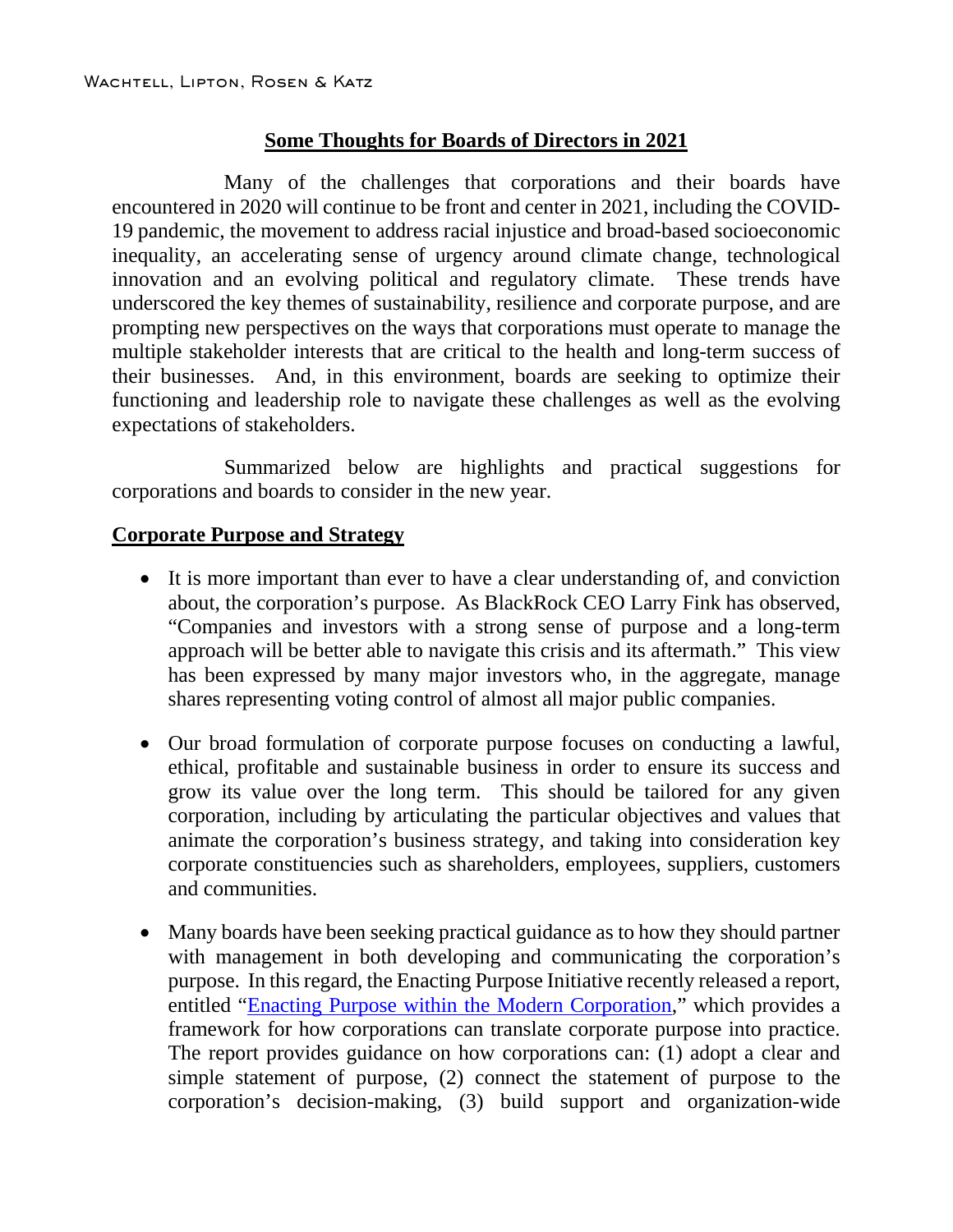acceptance of the defined corporate purpose, (4) establish measures of performance that evaluate the corporation's success in delivering on its stated purpose and (5) ensure that leadership exemplifies and communicates the corporation's purpose through narrative strategies. While the current report is largely designed for European and UK corporations, a similar framework for U.S.-based corporations is expected to be issued in the spring of 2021.

• In addition, a recent McKinsey report identifies five specific actions that boards may take to embed a sense of purpose in their corporations: (1) build an authentic purpose narrative with management, engaging stakeholders proactively, (2) own purpose in board practices, including board composition and agenda, (3) assess purpose commitments to ensure goals are defined and clear, and that there is accountability at all levels of the corporation, (4) use purpose as a lens in making key board decisions, including those regarding strategy, risk, performance management and governance and (5) drive organizational accountability for purpose through management evaluations and reporting.

# **Corporate Culture**

- Another focal point of investors has been the importance of corporate culture and the ways in which that is tied to the preservation and creation of value. State Street, for example, has urged companies to align corporate culture with longterm strategy, and cited a study which found that "intangible assets" (e.g., human capital and culture) comprise an average of 52% of a company's market value. Culture is a key ingredient in a corporation's ability to attract talent, improve business performance, and drive long-term value. And particularly in times of uncertainty, corporate culture can not only provide reputational capital and help mitigate compliance risks, but also enhance business resiliency.
- As we have long advised, the board should, in consultation with management, set the "tone at the top" and work to create a corporate culture that gives priority to ethical standards, professionalism, integrity and compliance in setting and implementing both operating and strategic goals. Corporate culture should also reflect, and serve as a foundation for, a corporation's purpose. This is particularly important as companies work to incorporate environmental sustainability, employee safety and well-being, diversity and inclusion, and other values into decision-making in a manner that will both mitigate risks and drive long-term value.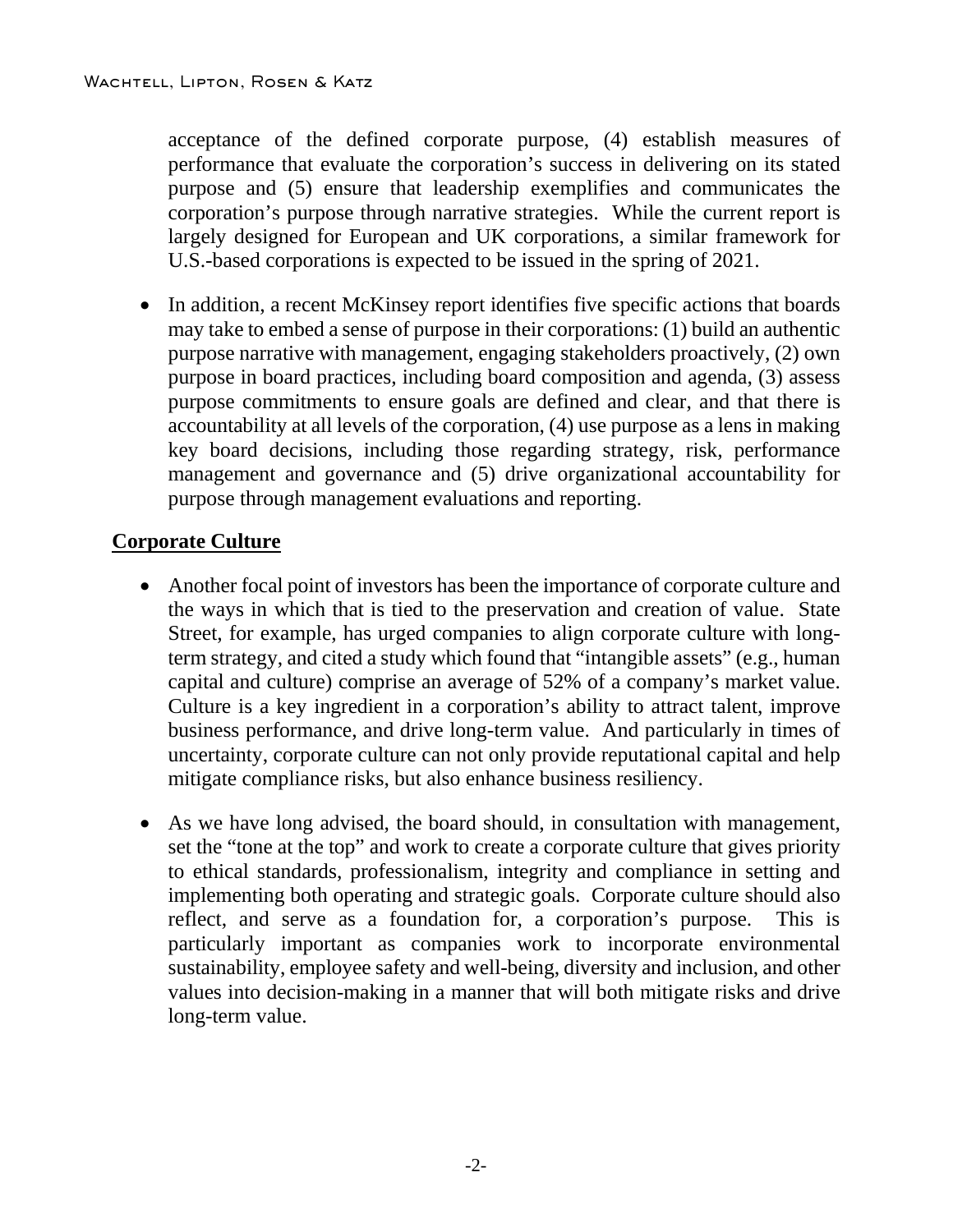## **ESG and Stakeholder Governance**

- ESG continues to be a major topic, not only with respect to "good governance," but also as an essential component of business strategy and value. A recent McKinsey study that examined the link between ESG and value creation found that strong ESG performance can help companies tap into new markets and expand in existing markets, reduce costs via sustainability strategies, reduce the risk of regulatory and legal interventions, and increase talent retention and employee productivity.
- This link between "value" and "values" has been spurring new business strategies, not only among companies, but also in the investment community, as illustrated by the recent capital inflows into ESG and sustainable investment funds. Recent research suggests that ESG-tilted portfolios generally outperformed their non-sustainable counterparts during the sharp market downturn earlier this year, and a Europe-focused survey by PricewaterhouseCoopers found that more than 75% of the 300 institutional investors surveyed indicated they would stop investing in traditional non-ESG compliant products within the next two years.
- As ESG is increasingly incorporated into strategic and operational decisionmaking, it will likely become more salient in the context of mergers and acquisitions. For example, companies seeking to enhance the sustainability of their business by switching to cleaner technologies or improving the safety of their products may find that acquisitions become a strategic imperative. And as accountability around ESG metrics continues to increase, those metrics may play an important role in due diligence and the assessment of the pro forma impact of a potential transaction.
- In addition, it is clear that companies are now expected to do and say more when it comes to tracking, reviewing and disclosing ESG data. Investors (including activists) and certain proxy advisors are actively monitoring board oversight and responsiveness to ESG factors and comparing the company's ESG performance to that of its peers—and laggards face a heightened risk of consequences, particularly during proxy seasons. For example, BlackRock reported in July that it had identified 244 companies during the 2020 proxy season that were not doing enough to prepare their businesses for, or inform investors about, risks related to climate change. BlackRock further indicated that it had voted against directors at 22% of those companies, and that the remaining 78% of companies are "on watch" the following year if they fail to make progress. In addition, Glass Lewis recently announced that, starting in 2021, it will flag as a concern S&P 500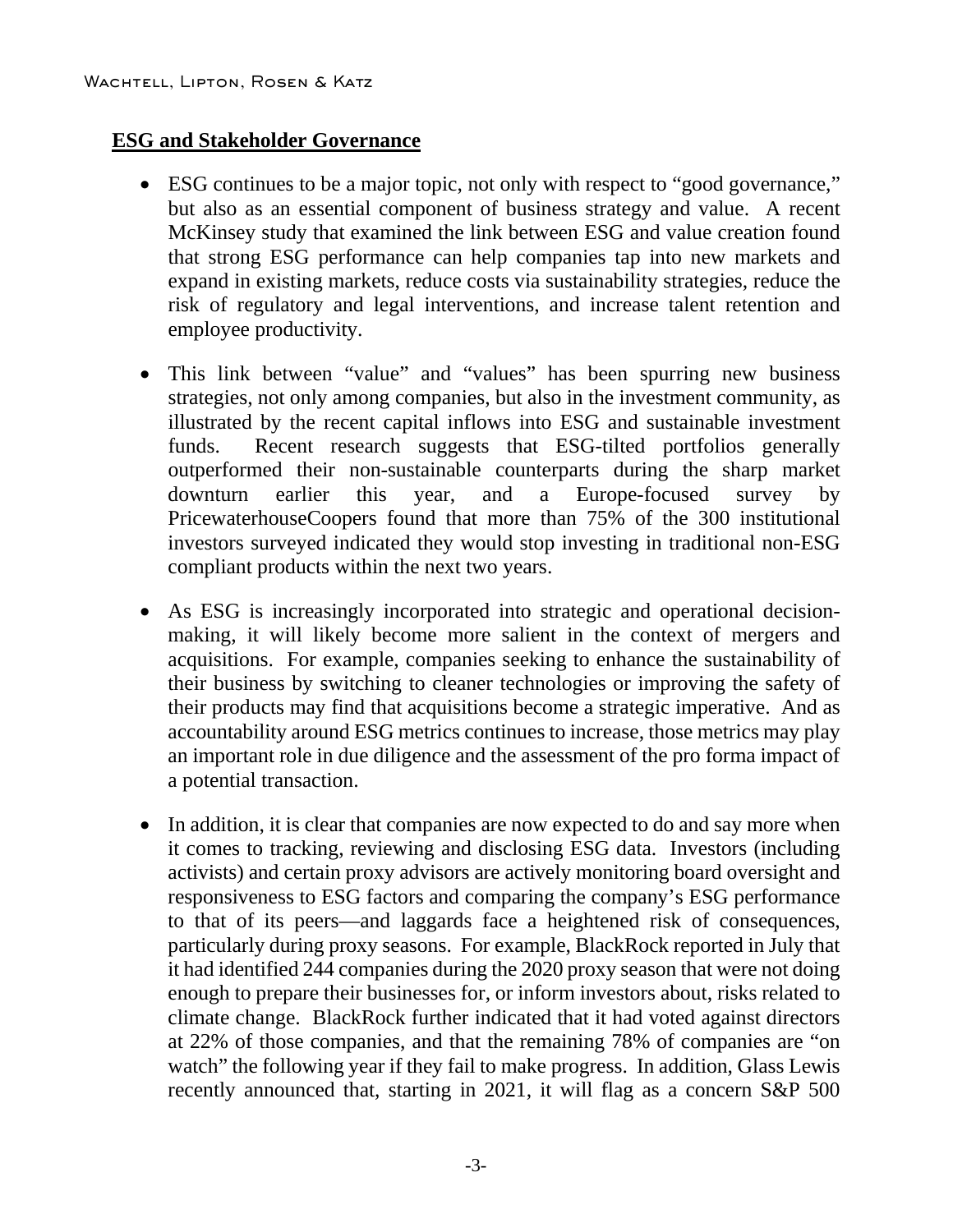companies that fail to make clear disclosures regarding board-level oversight with respect to environmental and social-related issues and risks, and starting in 2022, it will generally recommend voting against the governance committee chair of companies that fail to provide such disclosure.

- This accountability will accelerate as ESG metrics become more standardized. In that regard, there were several significant developments over the past year to drive toward a consensus approach. In September, the International Business Council of the World Economic Forum released, in collaboration with the Big 4 major accounting firms, its final recommendations for a universal disclosure framework. More recently, the Sustainability Accounting Standards Board (SASB) and the International Integrated Reporting Council (IIRC) announced they are merging to form a new organization called the Value Reporting Foundation, which will link IIRC's integrated reporting framework with SASB's disclosure standards. Many major institutional investors have also endorsed specific frameworks in an effort to drive convergence. Despite this progress, sorting through the numerous frameworks and metrics for ESG disclosures will continue to be a major company and board issue in the year ahead and beyond.
- As the expectations for "ESG competent" boards continue to evolve, directors should work with management to identify the material ESG risks and opportunities faced by the corporation, ensure that adequate reporting and monitoring processes are in place, and work to integrate these considerations into the corporation's strategic and operational decision-making. In some cases, it may be appropriate to adjust how this oversight function is structured and allocated at the board level by, for example, creating a new board committee or refining the mandate of an existing committee to more specifically address certain categories of material ESG risks, or by recruiting new directors with relevant ESG expertise.
- Also in conjunction with management, directors should engage with investors and other stakeholders to understand their perspectives and priorities with respect to ESG. The support of shareholders in particular will continue to be essential to corporations as they work to identify and operationalize their ESG goals.

# **COVID-19 Pandemic**

• The COVID-19 crisis has upended multiple facets of business operations, society and the economy more broadly, and this uncertainty and disruption will continue in the months ahead as we navigate the latest wave of coronavirus cases and then vaccine approval and rollout. As we reflect back on the turbulence of this period,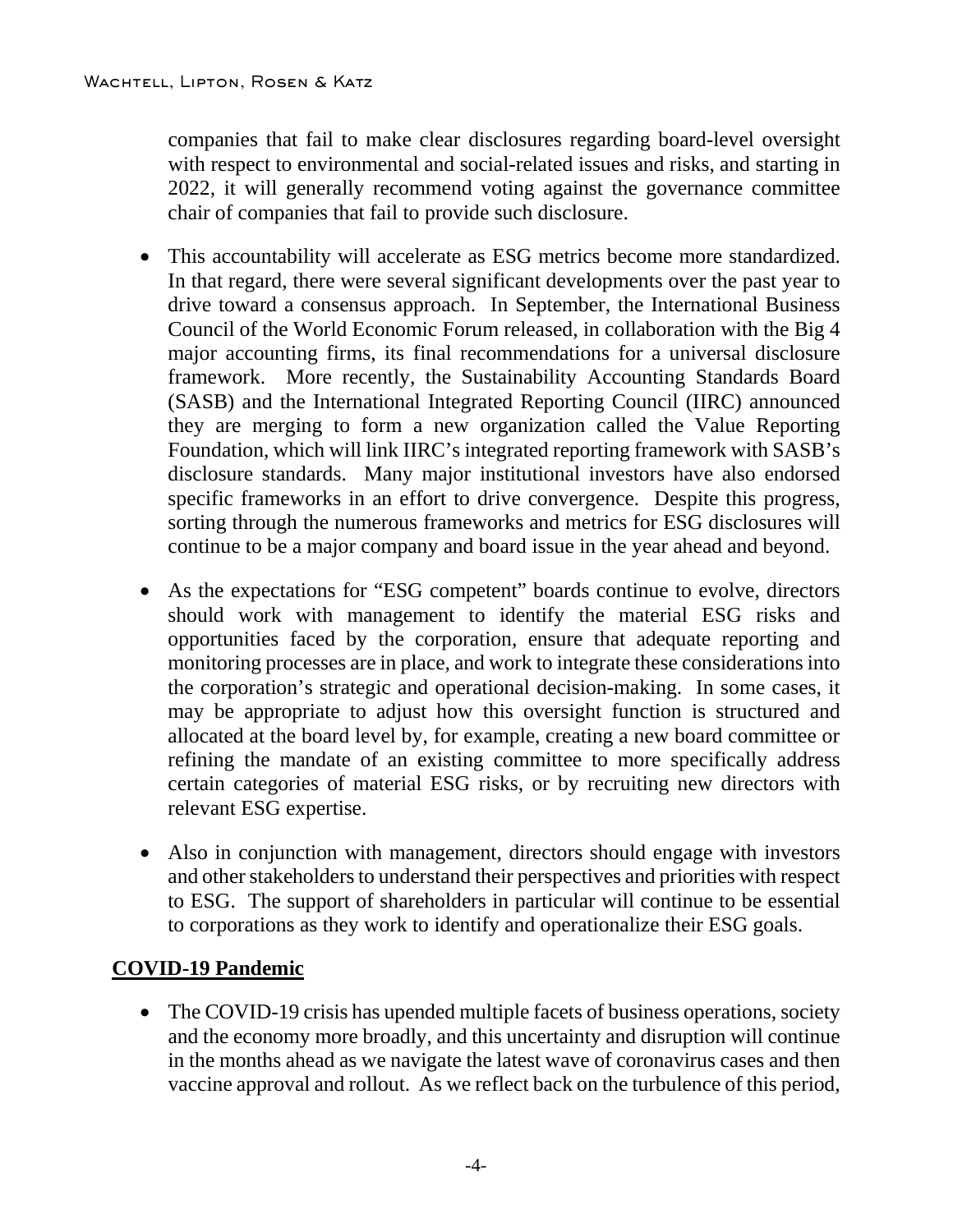a few governance themes have emerged that seem likely to persist even as the exigencies of near-term crises subside.

- First, the importance of resiliency has precipitated an increased emphasis on general preparedness for future risks. This, in turn, has prompted companies to pressure test many of the baseline assumptions that have factored into their risk management calculations, and to think more holistically about the risks and opportunities facing their businesses—including systemic threats and the complex ways in which businesses are dependent on the well-being of other stakeholders. For example, for many companies, the pandemic has propelled new insights into their supply networks and revealed an unsettling lack of visibility and/or exposed critical weaknesses or concentrations.
- In addition, the pandemic has created an intensified societal focus on social and economic equity, as well as the role of corporations in addressing these issues through good business practices. In particular, employee health and safety has been a top priority with significant repercussions not only for business performance but also in terms of reputational capital, corporate culture and investor expectations. As we [recently noted,](https://www.wlrk.com/webdocs/wlrknew/WLRKMemos/WLRK/WLRK.27152.20.pdf) this focus seems likely to persist.
- Another area that has changed significantly during the pandemic is corporate communications and disclosure practices. Many companies have spent considerable time and attention this past year in responding to calls for heightened transparency for employees, investors, regulators and other stakeholders. While it remains to be seen whether certain of the changes to "best practices" will persist—such as the suspension of issuing quarterly earnings guidance—it seems likely that stakeholders will continue to demand more transparency around ESG data.

# **Diversity and Racial Justice**

- The disproportionate impact of the COVID-19 pandemic on Black communities, along with the "Black Lives Matter" movement, have brought salutary new focus on systemic racism. Many major corporations have announced commitments to racial equality, financial and otherwise, including Apple, PayPal, LEGO, HP, Verizon, Uber, Bank of America, Visa and many others. Groups like the World Economic Forum have encouraged corporate leaders to seize the opportunity to ensure that equality, inclusion and justice are better integrated into the "new normal" going forward.
- We also expect to see a continued focus on racial diversity from institutional investors. For example, this summer, State Street sent a letter to the boards of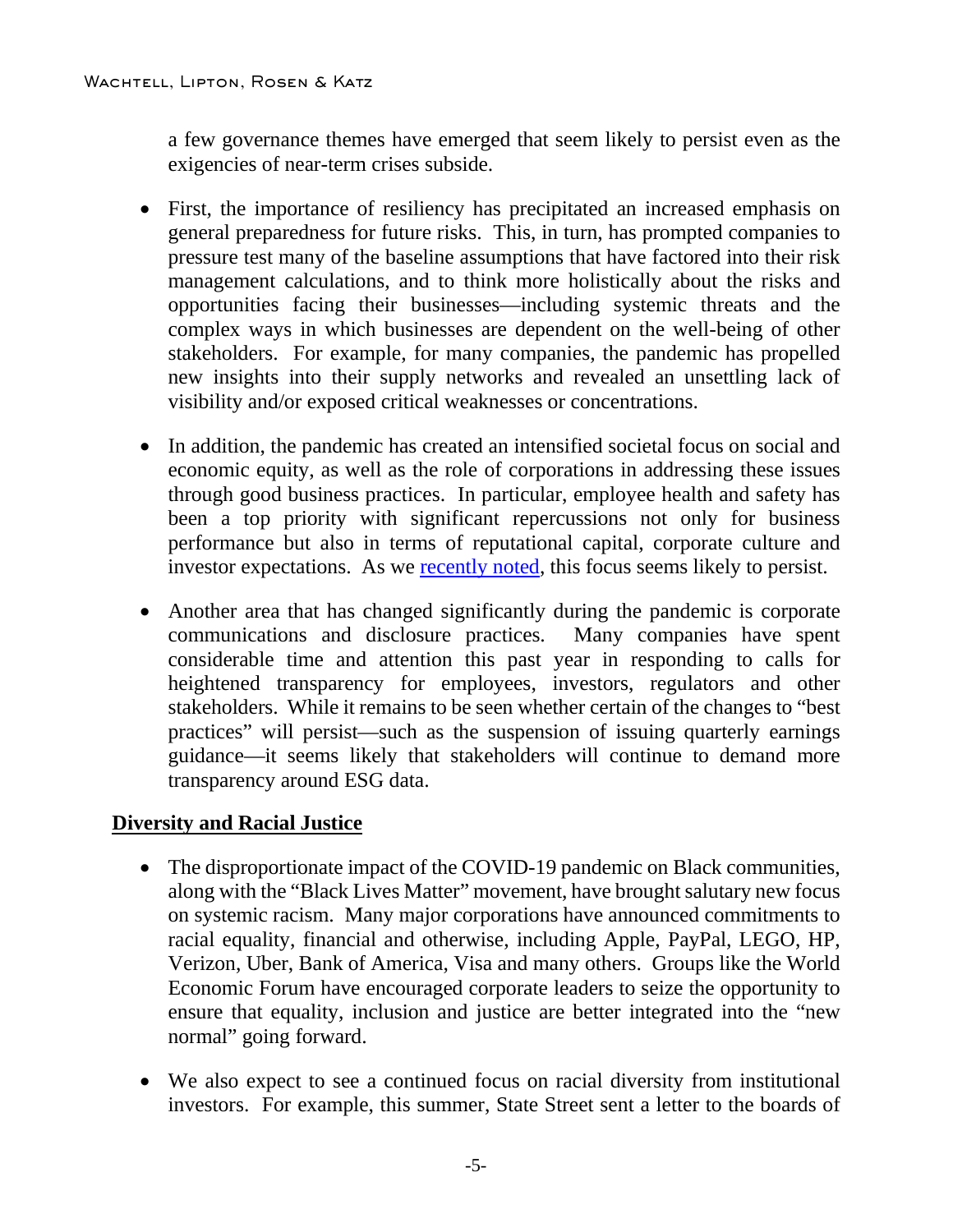its portfolio companies asking them to articulate their risks, goals and strategies related to racial and ethnic diversity. In addition, the New York City comptroller (who oversees the city's pension funds) recently called upon the S&P 100 corporations that issued statements supporting racial equality to publicly disclose the composition of their workforce by race, ethnicity and gender (and 34 of those corporations have committed to do so).

- The increased focus on racial diversity will also extend to the composition of boards. There is a trend, evidenced both by pledges signed by major corporations and by legislation recently adopted in California, for increased racial and ethnic diversity requirements for boards. Beginning with the 2021 proxy season, ISS will highlight in its research reports any companies in the Russell 3000 or S&P 1500 whose boards have "no apparent racial and/or ethnic diversity," and beginning with the 2022 proxy season, ISS will apply a new policy of generally recommending against the chair of the nominating committee (or other relevant directors on a case-by-case basis) where the board has no apparent racial and/or ethnic diversity. NASDAQ also recently proposed new listing rules, which would require companies to disclose consistent diversity statistics for boards, as well as setting a standard for companies to have at least two diverse board members, including one woman and one minority director.
- As corporations grapple with how to follow through on these commitments and maintain momentum in the pursuit of equality, boards will need to work with management to drive meaningful change. Boards should partner with management to ensure that the corporation's goals, culture and actions are consistent with the principles of inclusion and racial justice, and to consider ways in which the corporation can foster a more just and inclusive culture. In this regard, ESG metrics can provide useful tools for directors to analyze and monitor progress. Each of the leading ESG disclosure frameworks contemplates certain annual disclosures regarding percentages of management and other employees by gender and, where relevant, racial, ethnic and other minority status, as well as information related to gender-based pay disparity.
- Another tool available to help spur progress on diversity and other ESG issues is incentivizing employees to achieve quantifiable ESG goals. According to a report from Willis Towers Watson, over half of the S&P 500 corporations use ESG metrics in their incentive plans, although ESG is still treated as a largely subjective matter. Especially in areas such as diversity and inclusion, which have historically been evaluated using qualitative criteria, boards seeking to operationalize their diversity goals should review the data and seek to set criteria that match their corporate objectives.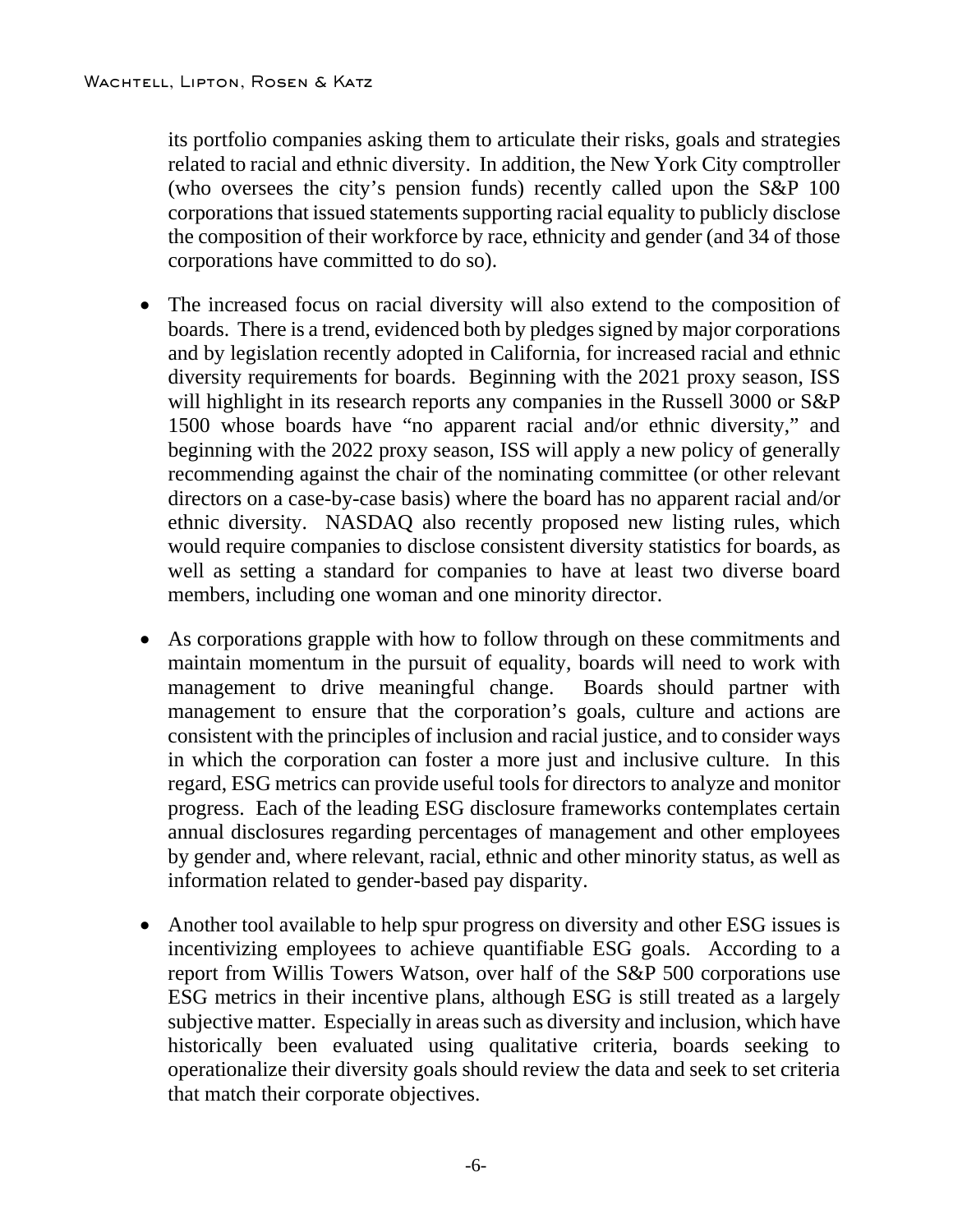#### **Socioeconomic Inequality**

- Economic inequality in the United States is at a fifty-year high. The wealth gap between the richest and poorest families in the country more than doubled between 1989 and 2016, and the middle class, which once comprised the clear majority of Americans, is shrinking. Not surprisingly, 70% of Americans say our economic system unfairly favors the rich and blame corporations for aggravating disparities in income and wealth.
- These disparities have been exacerbated by the COVID-19 crisis, as the most economically vulnerable populations have been hit hardest by the pandemic. For example, McKinsey estimates that 86% of the near-term economic impact of the pandemic was borne by workers paid less than \$40,000 a year. Some companies have responded by, for example, enhancing job security, providing additional paid sick leave or covering employees' medical costs.
- While socioeconomic inequality is a daunting, complex and systemic challenge, corporations are essential components of any solution—by serving as engines of broad-based employment opportunities and prosperity, by recognizing the importance of employee well-being to the success and sustainability of their businesses and by fostering symbiotic relationships with the local communities in which they operate.

# **Climate Change and Environmental Sustainability**

- As Doug McMillon, Chairman of the Business Roundtable and CEO of Walmart, stated earlier this year, "Climate change is one of the greatest challenges facing the planet today, and we believe businesses are an essential part of the solution." Accordingly, in September, the BRT called for "new principles and policies to address climate change, including the use of a market-based strategy that includes a price on carbon where feasible and effective," which "would incentivize the development and deployment of breakthrough technologies needed to reduce greenhouse gas (GHG) emissions." And, recognizing the growing urgency around climate change, some of the world's largest corporations have made sustainability pledges to net-zero carbon targets.
- A recent HSBC study found that 78% of surveyed corporations had set environmental targets for themselves, a 10% increase compared to last year. In addition, 86% of respondents stated that they expect sustainability will increase their profits in the coming year, reflecting the increasingly prevalent theme that environmental sustainability should be a driver of, rather than an offset against, profitability.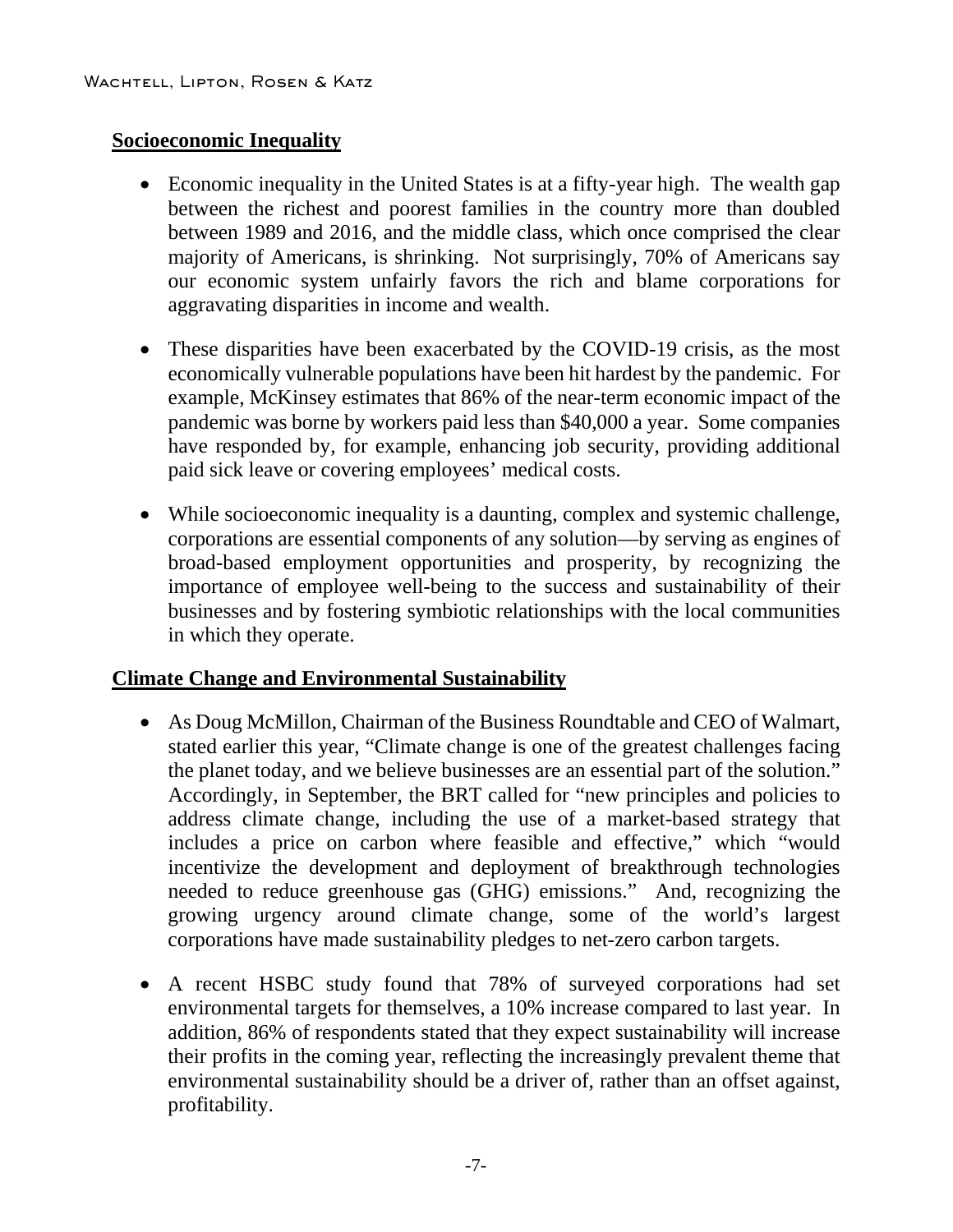#### Wachtell, Lipton, Rosen & Katz

- For their part, investors have continued to make environmental sustainability an engagement priority. For example, at the beginning of this year, Larry Fink's 2020 letter to CEOs called out climate change as a "defining factor in companies' long-term prospects" and predicted that "we are on the edge of a fundamental reshaping of finance" as investors seek "to understand both the physical risks associated with climate change as well as the ways that climate policy will impact prices, costs, and demand across the entire economy."
- Climate change also poses litigation risk for corporations, as the class action plaintiffs' bar appears to be commencing a broad litigation campaign. Dozens of climate change suits against major corporations are already pending, many brought by municipalities (represented by class action attorneys) seeking billions of dollars to pay for structural responses to climate change. The suits invoke broad and flexible public nuisance theories that create liability risk across a range of industries.
- Given the current landscape, as well as President-elect Biden's plan to prioritize action on climate change, corporations that fail to adapt to the climate challenge face potential liability, reputational harm and operational setbacks. Boards should oversee the evaluation and management of climate-related risks and sustainability initiatives, the implementation of appropriate monitoring procedures and, particularly given the litigation risk, the recording of these efforts in board minutes and corporate records.

# **Political and Regulatory Climate**

- In the current political climate, and absent effective voluntary actions by companies, boards, investors and asset managers, the likelihood of legislation and regulation targeted at corporations has continued to increase. While it remains to be seen how the agenda of President-elect Biden's administration will unfold, it is clear that there is broad-based populist mistrust of corporations at both ends of the political spectrum.
- Many lawmakers continue to press for a progressive social agenda through legislation, such as the recent racial and gender diversity mandates for California public company boards and the proposed "Green New Deal" reforms in the Democrat-controlled House of Representatives. On December 3, 2020, Senator Mark Warner released the first part of a proposal for legislation, "Toward a Resilient 21st Century American Capitalism: Investing in Workers and Promoting Inclusive Growth." And in a September 2020 white paper containing draft legislation and regulations, B Lab and The Shareholder Commons proposed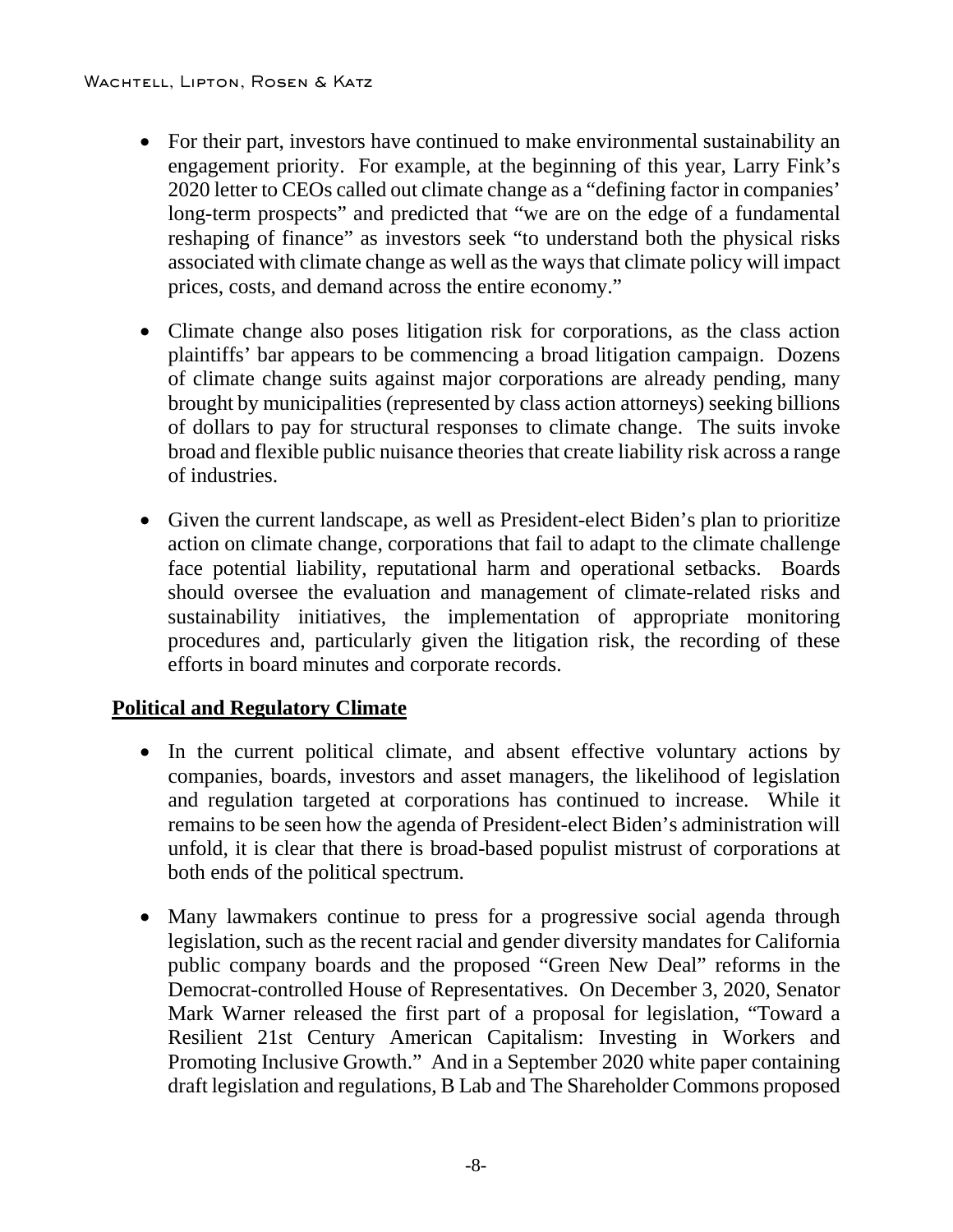substantial amendments to federal law that would establish new obligations and requirements to alter the fiduciary duties of corporations and institutional investors.

• The private ordering recommendations that we have made in [The New Paradigm](https://www.wlrk.com/webdocs/wlrknew/AttorneyPubs/WLRK.25960.16.pdf) could obviate the need, and reduce the special interest pressure, for many legislative and regulatory changes. Corporations, boards, institutional investors and asset managers—through voluntary and collaborative action—are uniquely positioned to recalibrate existing governance and decision-making frameworks in a manner that will drive long-term value creation for the benefit of all stakeholders. There is a high risk that failure to do so will ultimately result in legislation that corporations, investors and asset managers will regret.

### **Technology, Artificial Intelligence and Cyber-Currency**

- Artificial intelligence, cybersecurity and other technological developments continue to create game-changing opportunities and challenges for businesses. Accordingly, a company's risk management structure should include an ongoing effort to assess and analyze how technological developments may impact the corporation's profitability and prospects for sustainable, long-term value creation. In many cases, significant investments in research and development, capital assets and employee training may create headwinds for short-term profitability but be essential for long-term competitiveness and growth.
- Relatedly, investors are making clear that board oversight of cybersecurity risks should be a priority. As Vanguard stressed in its investment stewardship report this year, investors are seeing "increasing evidence that nontraditional but material risks" related to ESG topics, including cybersecurity, "can damage a company's long-term value." The World Economic Forum, in its Global Risks Report for 2020, also flagged cyberattacks as the second most concerning risk for doing business globally in the coming decade. Companies should implement and maintain comprehensive cybersecurity risk mitigation programs, data and system testing procedures, and cyber incident response plans.
- In addition, a growing number of public companies are evaluating the specific opportunities and risks associated with so-called digital assets or "cryptoassets," which are attracting attention from international regulators and auditor oversight authorities. Consistent with the SEC's December 2019 guidance, corporations should engage proactively with auditors regarding applicable emerging technologies that may affect a company's financial statements or internal control environment. Prior to engaging in cryptoasset transactions, boards and